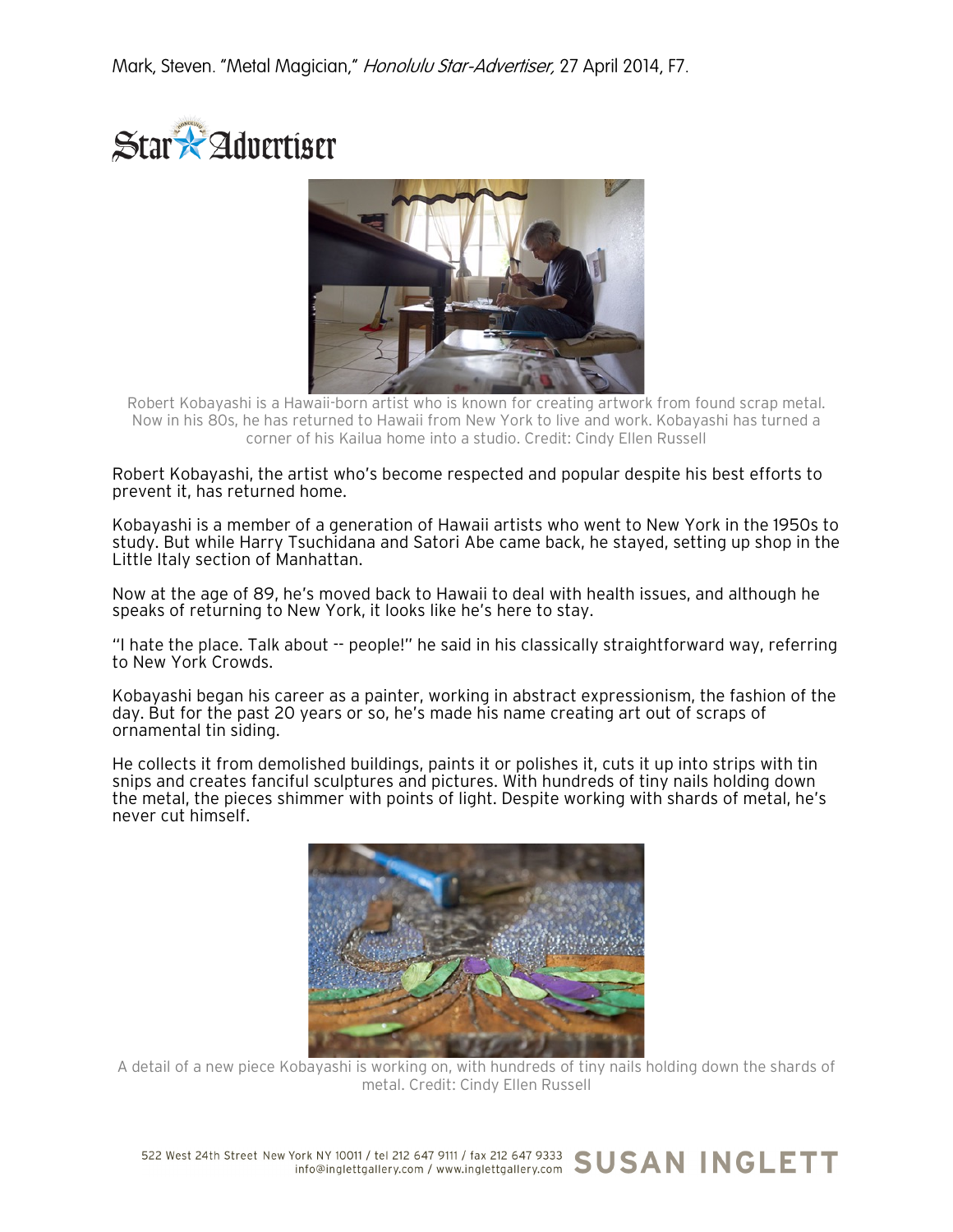Asked how he came to this unique style, he said, "I don't know. It was the trend-- everybody was seeking their own. Not everyone was successful," he said.

Kobayashi was. His work has been exhibited at premier venues and has been written up in esteemed publications such as The New York Times and the New Yorker. His gallery attracted writers and art lovers looking for that quintessential "only in New York" experience.

Through it all, "Kobi" expresses amazement at the fuss.

"You in the art racket, or what?" he asks a visitor, curious as to why someone would want to talk with him.

Kobayashi grew up in Honolulu, one of five children raised by a single mother. He graduated from McKinley High School before joining the Army in the mid-1940s and serving in Europe with the Allied occupation forces.

He used the GI Bill to go to art school, first at the Academy Art Center (now the Honolulu Museum of Art School). At the suggestion of his sister, who was studying in New York, he relocated, attending the Brooklyn Museum Art School.

Stays in Paris and Japan ensued, along with occasional visits to Hawaii. But from the beginning, good opportunities came to him in New York.



"Still Life in the Corner," 2012. Credit: Cindy Ellen Russell

"I got a lucky job at the Museum of Modern Art, but only as a janitor. That was the first time they hired outsiders. They never hired blacks and guys like me," he said.

He's understating his role by calling himself a janitor. The museum was installing a Japanese house and garden, and Kobayashi designed the rock garden-- he can be seen drawing swirls in the rock in a video profiling the house-- and subsequently stayed on as groundskeeper.

That connection gave him an early moment of fame. He was allowed to display his work with other aspiring artists. Then, after a fire at the museum, one of his paintings got mixed in with the museum's masterpieces and was taken to the Rockefeller Center for storage.

"So they went up to Rockefeller Center to check on the paintings and mine came, and, what the hell is this?" he said with a laugh. The incident got written up in New Yorker magazine.

The museum was also where he met his wife, Kate, a photographer.